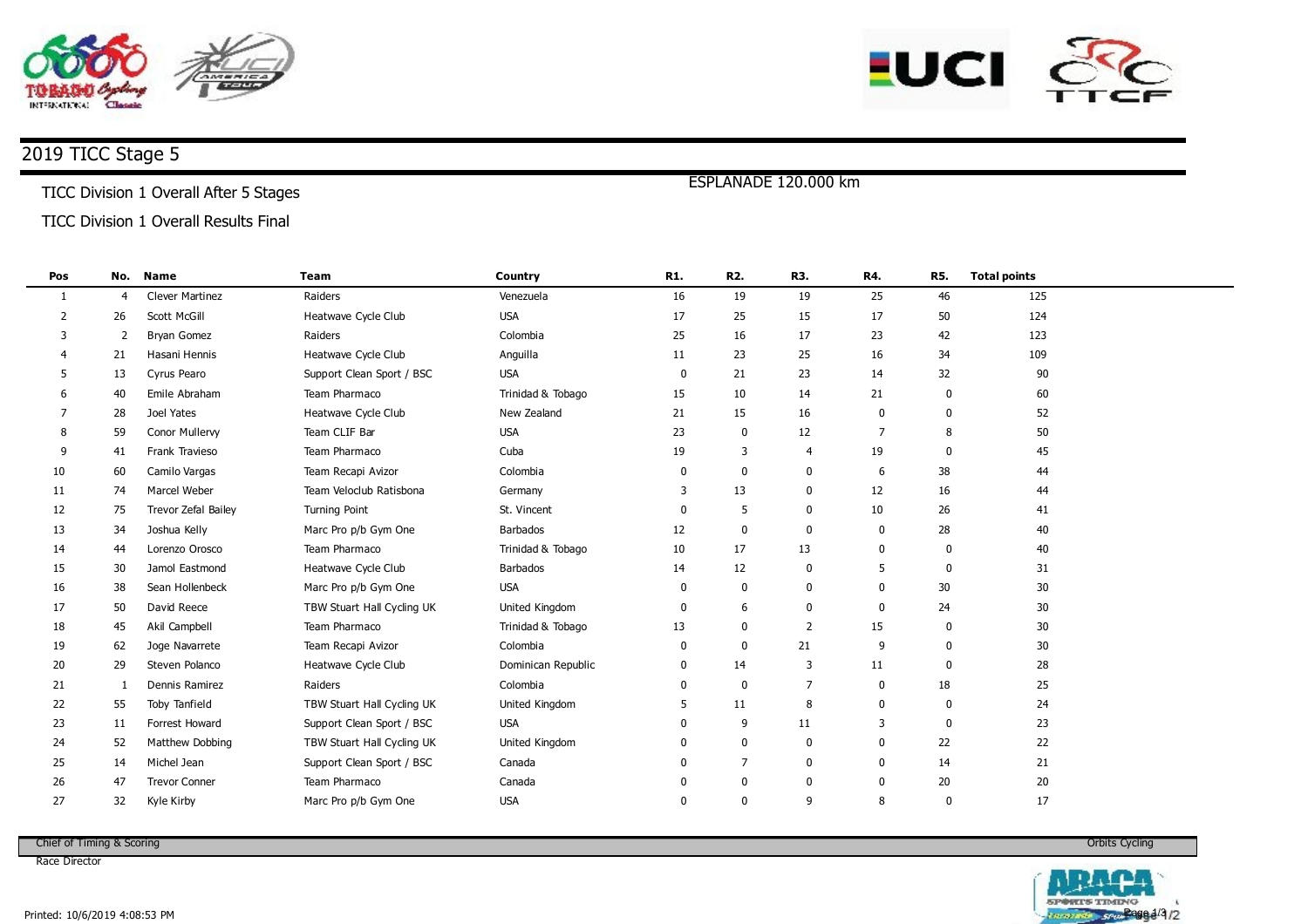



# 2019 TICC Stage 5

#### TICC Division 1 Overall After 5 Stages

### TICC Division 1 Overall Results Final

| Pos |    | No. Name                  | <b>Team</b>                | Country             | R1.          | <b>R2.</b>     | R3.          | R4.          | <b>R5.</b>   | <b>Total points</b> |  |
|-----|----|---------------------------|----------------------------|---------------------|--------------|----------------|--------------|--------------|--------------|---------------------|--|
| 28  | 8  | Derek Birch               | Support Clean Sport / BSC  | <b>USA</b>          | 6            | 0              | $\mathbf 0$  | 0            | 10           | 16                  |  |
| 29  | 10 | Henry York                | Support Clean Sport / BSC  | <b>USA</b>          | <sup>0</sup> | 2              | 10           |              |              | 16                  |  |
| 30  | 43 | Enrique De comarmond      | Team Pharmaco              | Trinidad & Tobago   | 8            | 8              | 0            | 0            | $\Omega$     | 16                  |  |
| 31  | 33 | <b>Bradley Wiggs</b>      | Marc Pro p/b Gym One       | <b>USA</b>          |              | 0              | 0            |              | 6            | 13                  |  |
| 32  | -7 | Cesar Marte               | Raiders                    | Dominican Republic  | 0            | 0              | $\mathbf 0$  | 13           | $\Omega$     | 13                  |  |
| 33  | 24 | Sidney Joseph             | Heatwave Cycle Club        | Trinidad & Tobago   | 0            | 0              | $\mathbf 0$  | $\mathbf{0}$ | 12           | 12                  |  |
| 34  | 23 | Rafael Vargas Ramos       | Heatwave Cycle Club        | Dominican Republic  | 0            | 0              | 5            |              | $\Omega$     |                     |  |
| 35  | 42 | Alwyn Steenkamp           | Team Pharmaco              | South Africa        | 9            | 0              | $\Omega$     |              | $\Omega$     |                     |  |
| 36  | 69 | Severin Gießibl           | Team Veloclub Ratisbona    | Germany             | 0            | 0              | 6            | 2            | $\Omega$     |                     |  |
| 37  | 31 | Colin Patterson           | Marc Pro p/b Gym One       | <b>USA</b>          | <sup>0</sup> | $\overline{4}$ | $\Omega$     |              | $\Omega$     |                     |  |
| 38  | 19 | Giovanni Lovell           | Belize                     | <b>Belize</b>       |              | 0              | $\Omega$     |              | $\Omega$     |                     |  |
| 39  | 5  | Maximo Rojas              | Raiders                    | Venezuela           |              | 0              | $\Omega$     |              | $\Omega$     |                     |  |
| 40  | 35 | Jacob Kelly               | Marc Pro p/b Gym One       | <b>Barbados</b>     |              | 0              | $\mathbf{0}$ |              | $\Omega$     |                     |  |
| 41  | 39 | Tristan Leo Manderfeld    | Marc Pro p/b Gym One       | <b>USA</b>          | <sup>0</sup> | 0              | 0            |              | $\mathbf{0}$ |                     |  |
| 42  | 78 | Michel Jhonson De La Cruz | Team Recapi Avizor         | Dominican Republic  | 0            | 0              | 0            | 0            | $\Omega$     |                     |  |
| 43  | 37 | <b>Blake Anton</b>        | Marc Pro p/b Gym One       | <b>USA</b>          | $\Omega$     | 0              | 0            |              | $\mathbf{0}$ |                     |  |
| 44  | 57 | Kevin Mullervy            | Team CLIF Bar              | <b>USA</b>          | <sup>0</sup> | 0              | $\Omega$     |              | $\mathbf{0}$ |                     |  |
| 45  | 17 | Gian Lino                 | Belize                     | <b>Belize</b>       | <sup>0</sup> | 0              | $\Omega$     | ŋ            | $\Omega$     |                     |  |
| 46  | 76 | Kluivert Mitchel          | <b>Turning Point</b>       | St. Lucia           | <sup>0</sup> | 0              | $\Omega$     |              | $\Omega$     |                     |  |
| 47  | 70 | Christoph Setescak        | Team Veloclub Ratisbona    | Germany             | 0            | 0              | $\Omega$     | ŋ            | 0            |                     |  |
| 48  | 68 | Jakob Brandl              | Team Veloclub Ratisbona    | Austria             | <sup>0</sup> | 0              | $\Omega$     | 0            | $\Omega$     |                     |  |
| 49  | 54 | Joe Howcroft              | TBW Stuart Hall Cycling UK | United Kingdom      | $\Omega$     | 0              | $\Omega$     |              | $\mathbf{0}$ |                     |  |
| 50  | 67 | Nepomuk Roth              | Team Veloclub Ratisbona    | Germany             | <sup>0</sup> | 0              | $\Omega$     |              | $\mathbf{0}$ |                     |  |
| 51  | 9  | Tyler Locke               | Support Clean Sport / BSC  | <b>USA</b>          | <sup>0</sup> | 0              | $\Omega$     |              | $\Omega$     |                     |  |
| 52  | 22 | Edwin Sutherland          | Heatwave Cycle Club        | <b>Barbados</b>     | <sup>0</sup> | 0              | $\Omega$     |              | $\Omega$     |                     |  |
| 53  | 63 | Jabari Whiteman           | Team Recapi Avizor         | Trinidad and Tobago | <sup>0</sup> | $\Omega$       | 0            |              | 0            |                     |  |
| 54  | 20 | Jafari Castro             | Belize                     | <b>USA</b>          | 0            | $\mathbf{0}$   | 0            |              | $\mathbf 0$  | $\Omega$            |  |

ESPLANADE 120.000 km

Chief of Timing & Scoring

Race Director

Orbits Cycling